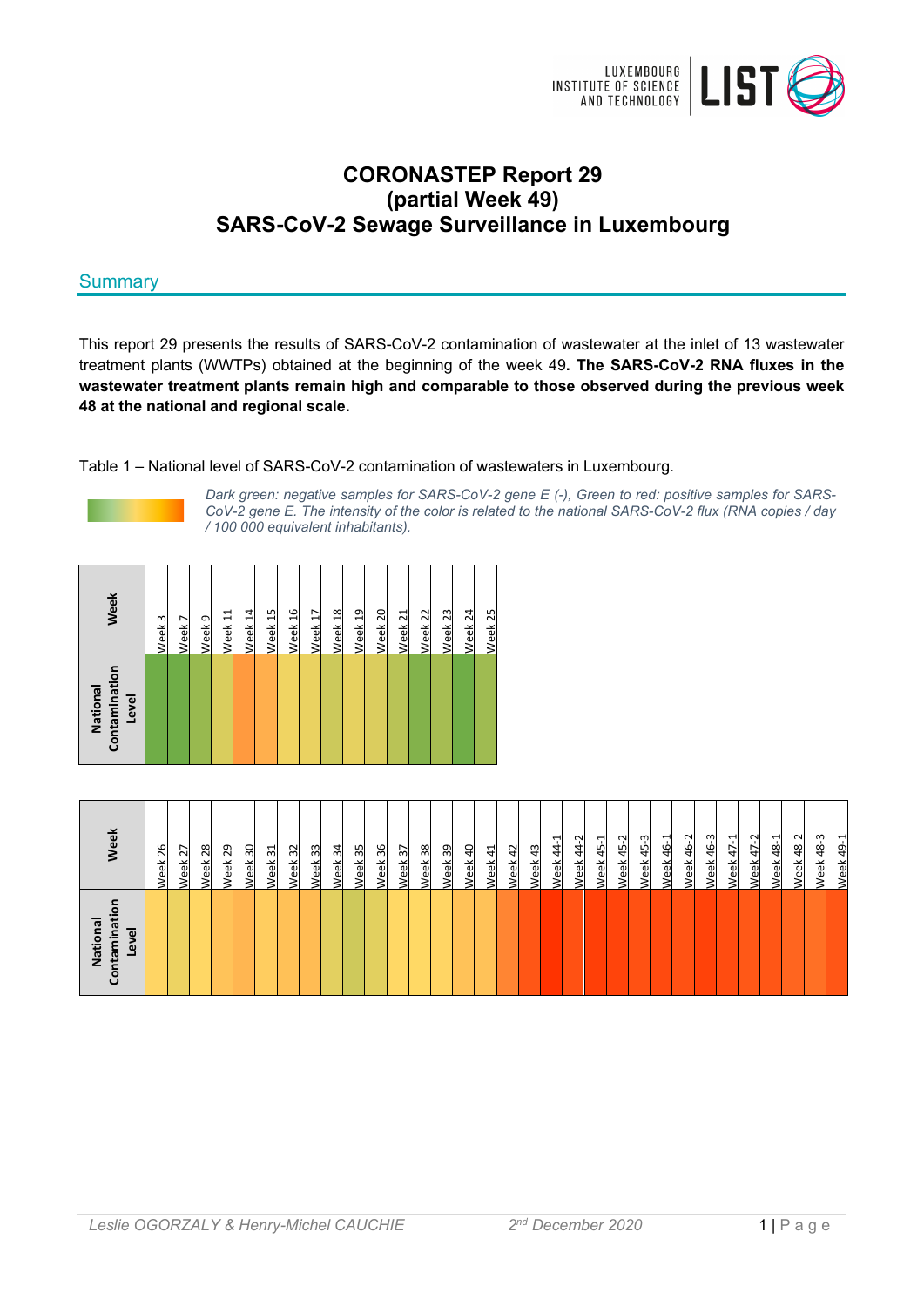

*Figure 1a – RT-qPCR quantification time-course monitoring of SARS-CoV-2 (E gene) in Luxembourgish wastewater samples from December 2019 to December 2020. Grey squares: daily-confirmed cases for Luxembourgish residents (https://data.public.lu/fr/datasets/donnees-covid19/), Blue dots: cumulative SARS-CoV-2 flux (RNA copies / day / 100 000 equivalent inhabitants).* 



*Figure 1b – Close-up of Figure 1a showing results from September 1st on.* 



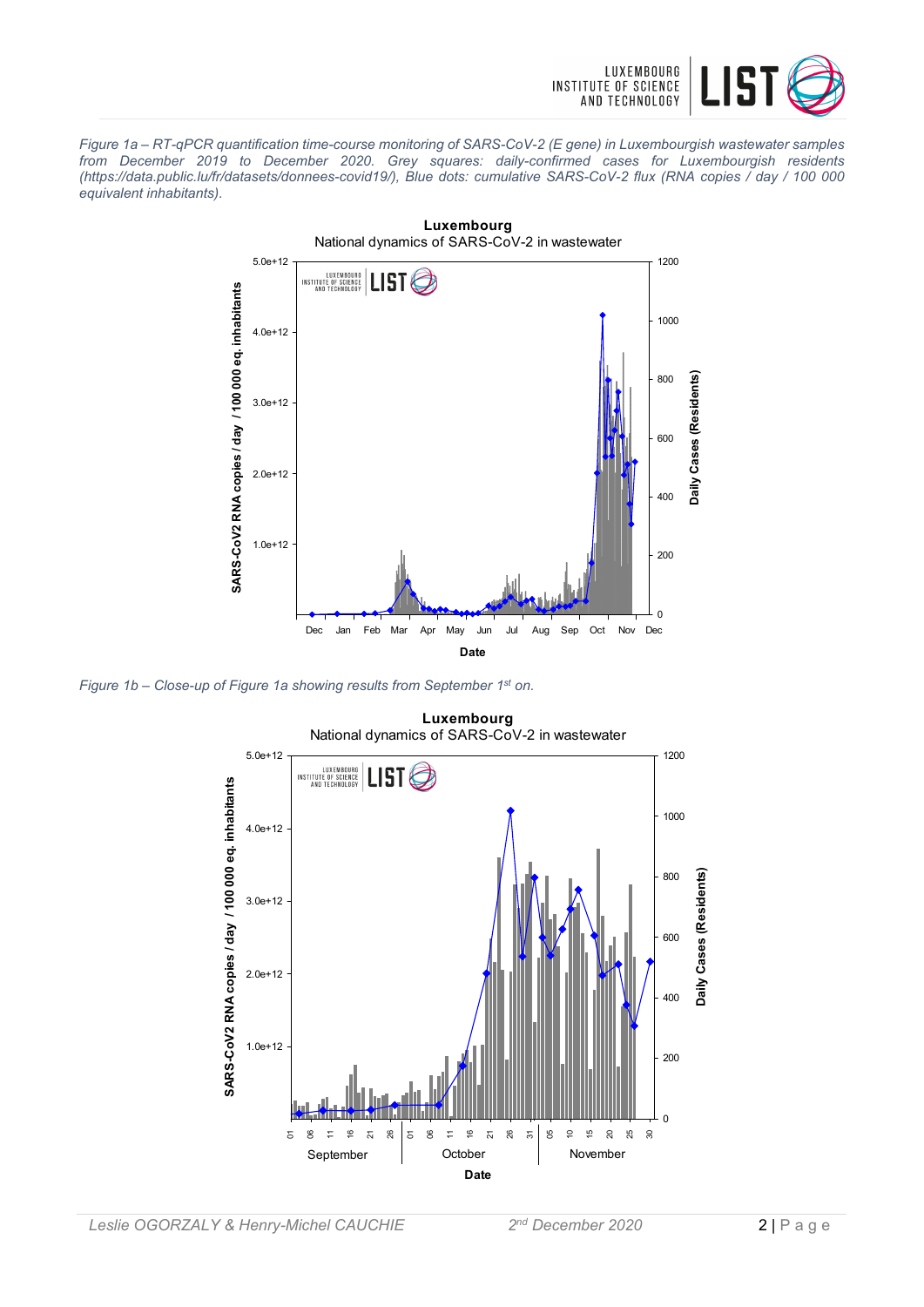

*Table 2 - Level of SARS-CoV-2 contamination of each analyzed wastewater treatment plant in Luxembourg during the second wave. BEG: Beggen, BET: Bettembourg, SCH: Schifflange, BLE: Bleesbruck, MER: Mersch, PET: Pétange, HES: Hespèrange, ECG: Echternach, UEB: Uebersyren, GRE: Grevenmacher, TRO: Troisvierges, BOE: Boevange sur Attert, WIL: Wiltz* 



*Dark green: negative samples for SARS-CoV-2 gene E (-), Green to red: positive samples for SARS-CoV-2 gene E. The intensity of the color is related to the RT-qPCR signal (Ct values) Grey boxes: no data* 

|            | 2020              |               |            |         |         |         |         |         |         |         |            |         |         |         |         |         |         |         |         |            |         |            |         |         |         |         |         |         |         |                        |         |         |                  |           |           |           |           |           |           |           |           |                         |                  |           |           |           |
|------------|-------------------|---------------|------------|---------|---------|---------|---------|---------|---------|---------|------------|---------|---------|---------|---------|---------|---------|---------|---------|------------|---------|------------|---------|---------|---------|---------|---------|---------|---------|------------------------|---------|---------|------------------|-----------|-----------|-----------|-----------|-----------|-----------|-----------|-----------|-------------------------|------------------|-----------|-----------|-----------|
|            | <b>First wave</b> |               |            |         |         |         |         |         |         |         |            |         |         |         |         |         |         |         |         |            |         |            |         |         |         |         |         |         |         | <b>Second wave</b>     |         |         |                  |           |           |           |           |           |           |           |           |                         |                  |           |           |           |
| WWTP       | Week 9            | $\Xi$<br>Week | 14<br>Week | Week 15 | Week 16 | Week 17 | Week 18 | Week 19 | Week 20 | Week 21 | 22<br>Week | Week 23 | Week 24 | Week 25 | Week 26 | Week 27 | Week 28 | Week 29 | Week 30 | 31<br>Week | Week 32 | 33<br>Week | Week 34 | Week 35 | Week 36 | Week 37 | Week 38 | Week 39 | Week 40 | $\frac{41}{2}$<br>Week | Week 42 | Week 43 | $44 - 1$<br>Week | Week 44-2 | Week 45-1 | Week 45-2 | Week 45-3 | Week 46-1 | Week 46-2 | Week 46-3 | Week 47-1 | $\sim$<br>$47-$<br>Week | <b>Week 48-1</b> | Week 48-2 | Week 48-3 | Week 49-1 |
| <b>BEG</b> |                   |               |            |         |         |         |         |         |         |         |            |         |         |         |         |         |         |         |         |            |         |            |         |         |         |         |         |         |         |                        |         |         |                  |           |           |           |           |           |           |           |           |                         |                  |           |           |           |
| <b>BET</b> |                   |               |            |         |         |         |         |         |         |         |            |         |         |         |         |         |         |         |         |            |         |            |         |         |         |         |         |         |         |                        |         |         |                  |           |           |           |           |           |           |           |           |                         |                  |           |           |           |
| <b>SCH</b> |                   |               |            |         |         |         |         |         |         |         |            |         |         |         |         |         |         |         |         |            |         |            |         |         |         |         |         |         |         |                        |         |         |                  |           |           |           |           |           |           |           |           |                         |                  |           |           |           |
| <b>BLE</b> |                   |               |            |         |         |         |         |         |         |         |            |         |         |         |         |         |         |         |         |            |         |            |         |         |         |         |         |         |         |                        |         |         |                  |           |           |           |           |           |           |           |           |                         |                  |           |           |           |
| <b>MER</b> |                   |               |            |         |         |         |         |         |         |         |            |         |         |         |         |         |         |         |         |            |         |            |         |         |         |         |         |         |         |                        |         |         |                  |           |           |           |           |           |           |           |           |                         |                  |           |           |           |
| <b>PET</b> |                   |               |            |         |         |         |         |         |         |         |            |         |         |         |         |         |         |         |         |            |         |            |         |         |         |         |         |         |         |                        |         |         |                  |           |           |           |           |           |           |           |           |                         |                  |           |           |           |
| <b>HES</b> |                   |               |            |         |         |         |         |         |         |         |            |         |         |         |         |         |         |         |         |            |         |            |         |         |         |         |         |         |         |                        |         |         |                  |           |           |           |           |           |           |           |           |                         |                  |           |           |           |
| <b>ECH</b> |                   |               |            |         |         |         |         |         |         |         |            |         |         |         |         |         |         |         |         |            |         |            |         |         |         |         |         |         |         |                        |         |         |                  |           |           |           |           |           |           |           |           |                         |                  |           |           |           |
| <b>UEB</b> |                   |               |            |         |         |         |         |         |         |         |            |         |         |         |         |         |         |         |         |            |         |            |         |         |         |         |         |         |         |                        |         |         |                  |           |           |           |           |           |           |           |           |                         |                  |           |           |           |
| <b>GRE</b> |                   |               |            |         |         |         |         |         |         |         |            |         |         |         |         |         |         |         |         |            |         |            |         |         |         |         |         |         |         |                        |         |         |                  |           |           |           |           |           |           |           |           |                         |                  |           |           |           |
| <b>TRO</b> |                   |               |            |         |         |         |         |         |         |         |            |         |         |         |         |         |         |         |         |            |         |            |         |         |         |         |         |         |         |                        |         |         |                  |           |           |           |           |           |           |           |           |                         |                  |           |           |           |
| <b>BOE</b> |                   |               |            |         |         |         |         |         |         |         |            |         |         |         |         |         |         |         |         |            |         |            |         |         |         |         |         |         |         |                        |         |         |                  |           |           |           |           |           |           |           |           |                         |                  |           |           |           |
| <b>WIL</b> |                   |               |            |         |         |         |         |         |         |         |            |         |         |         |         |         |         |         |         |            |         |            |         |         |         |         |         |         |         |                        |         |         |                  |           |           |           |           |           |           |           |           |                         |                  |           |           |           |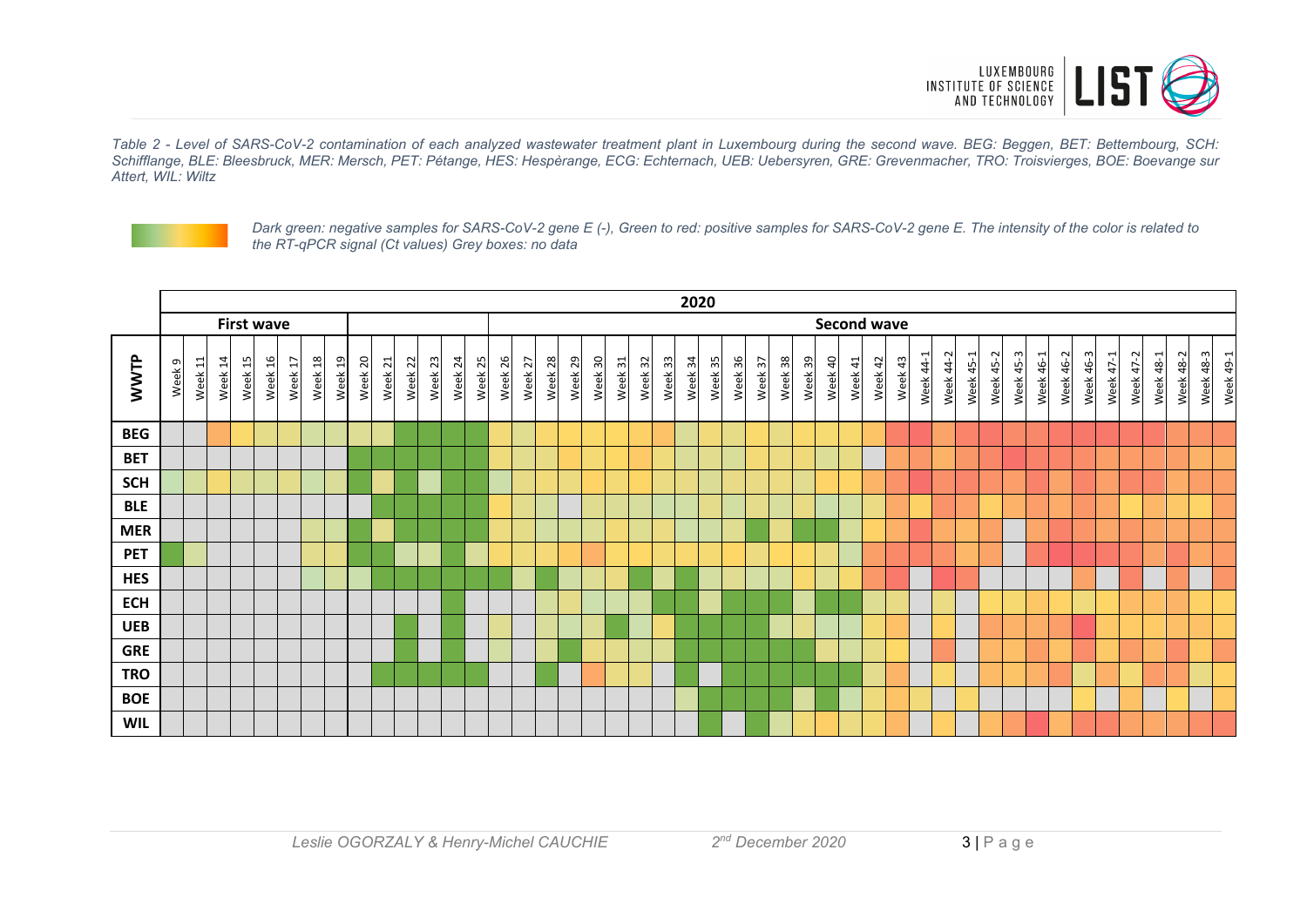





**Date**

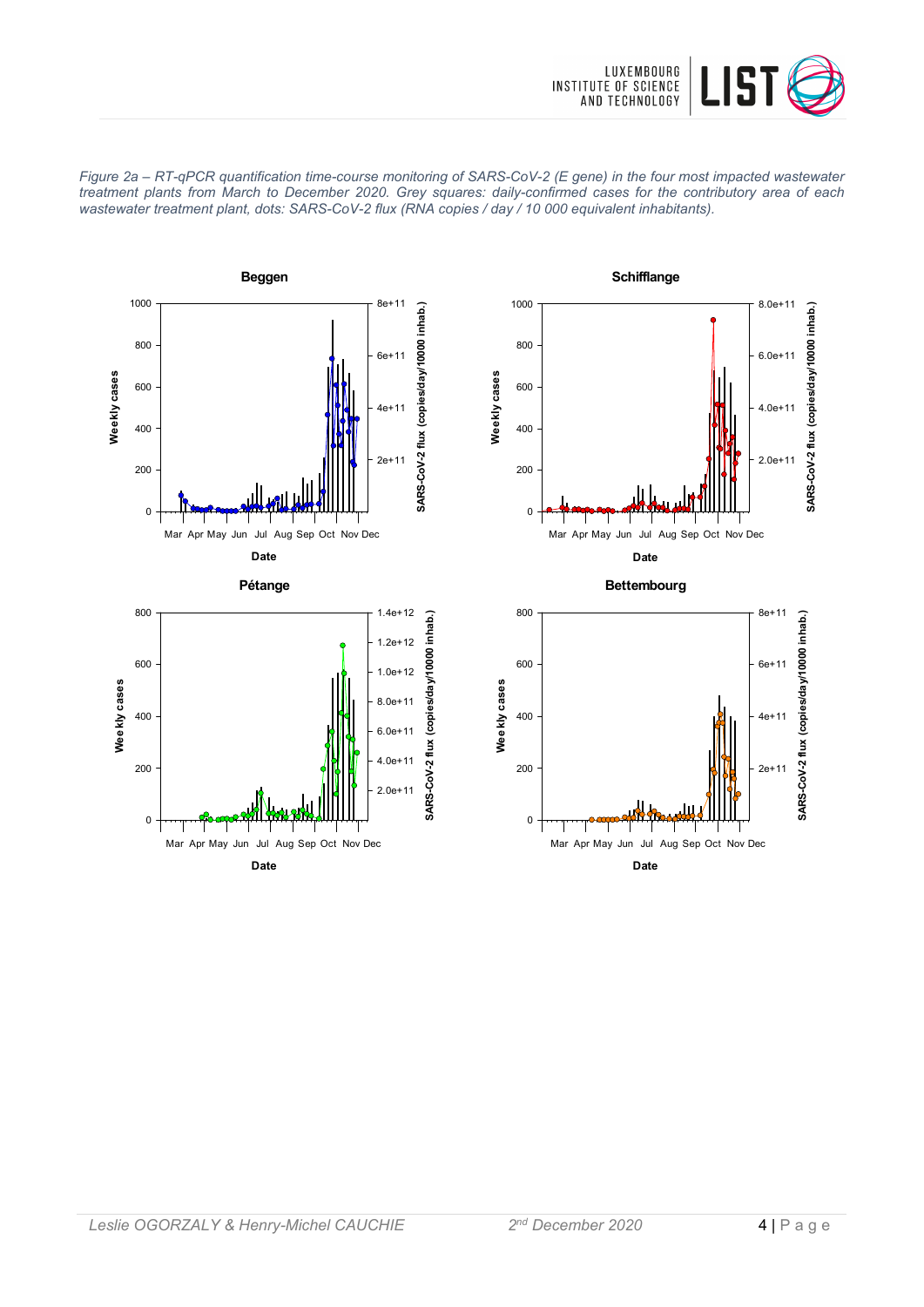



# *Figure 2b – Close-up of Figure 2a showing results from September 1st on.*







Sep

 $O_{C_f}$ 

Nov

Dec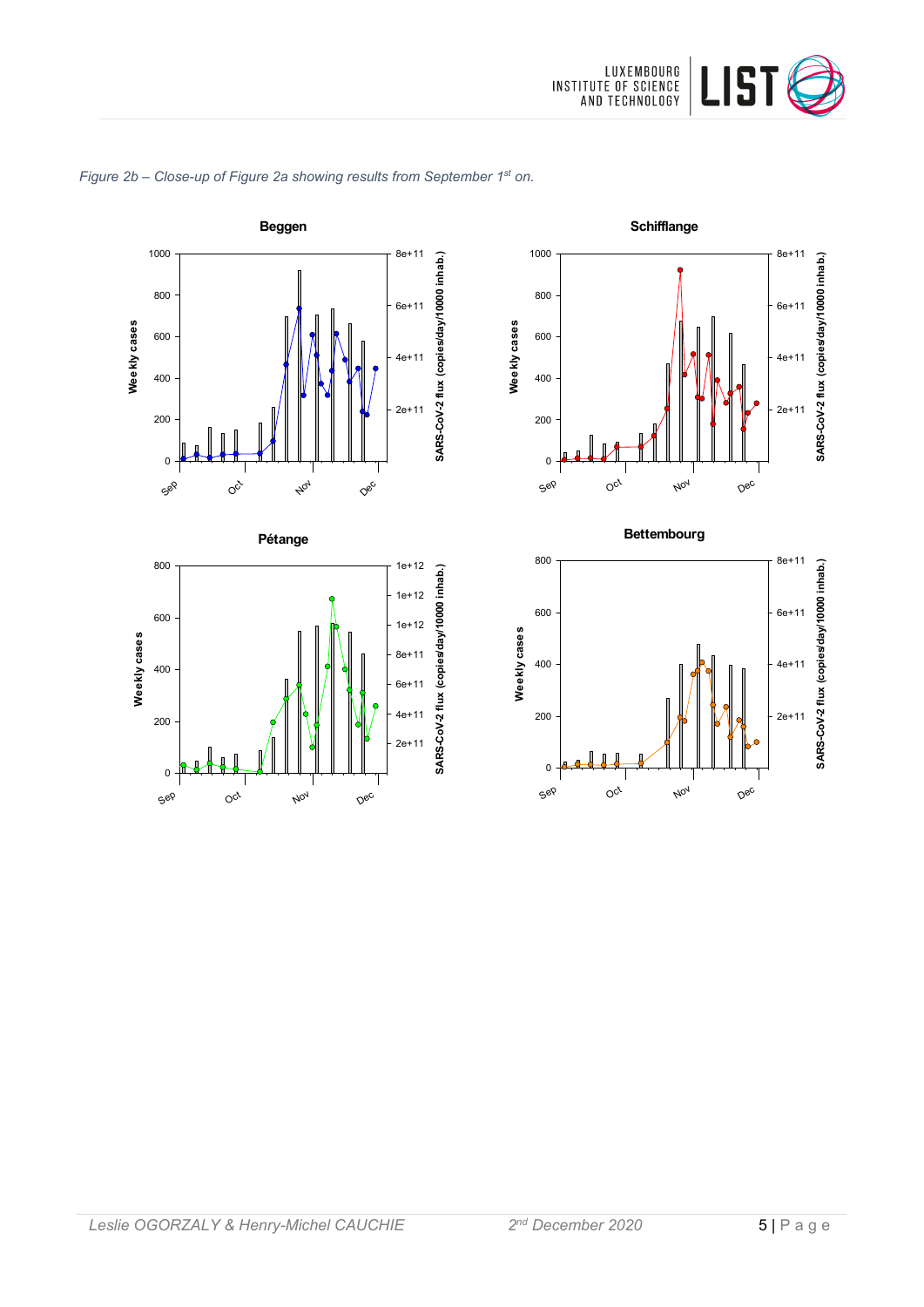





**Date** Aug Sep Oct Nov Dec

0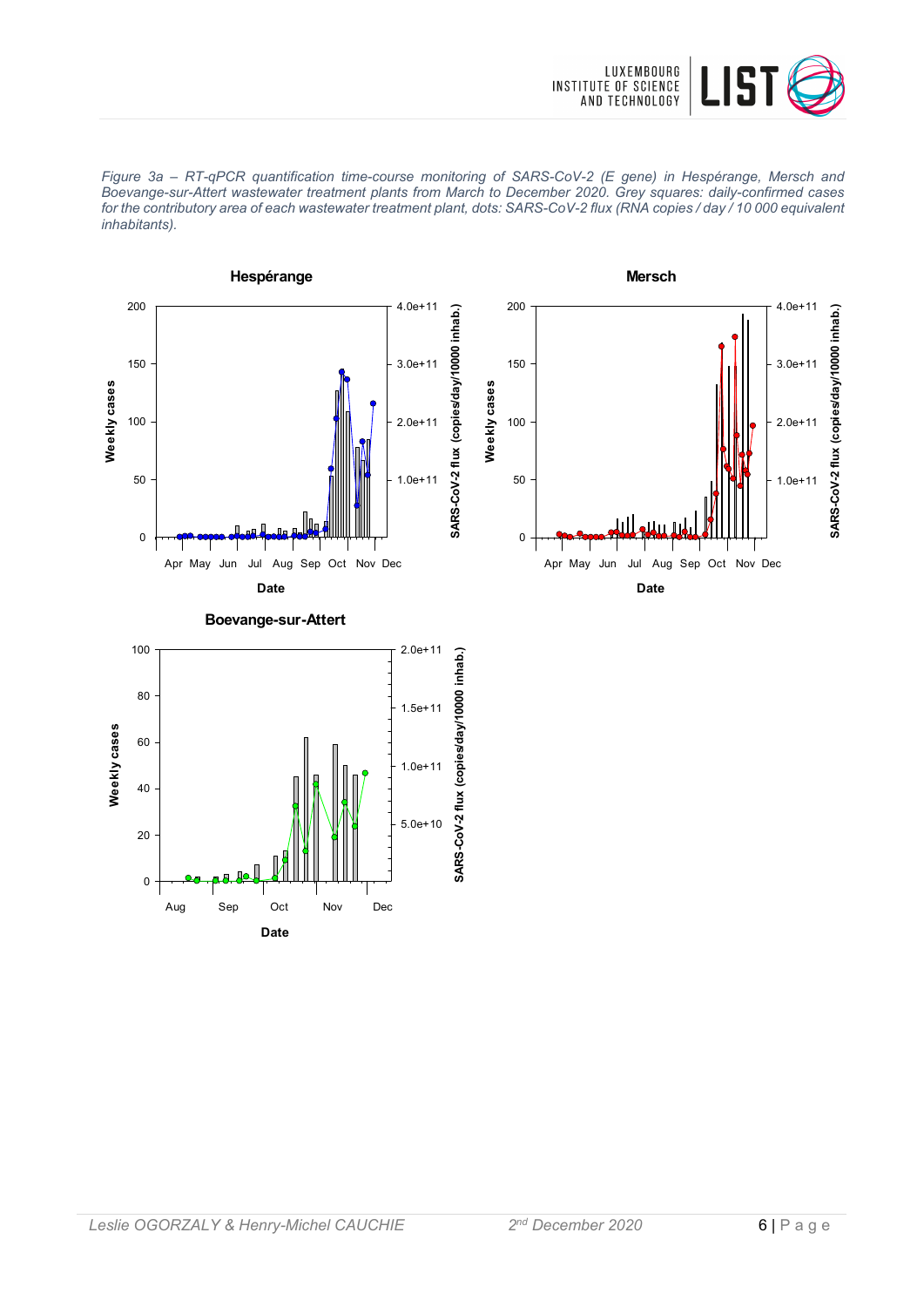

# *Figure 3b – Close-up of Figure 3a showing results from September 1st on.*



**Date**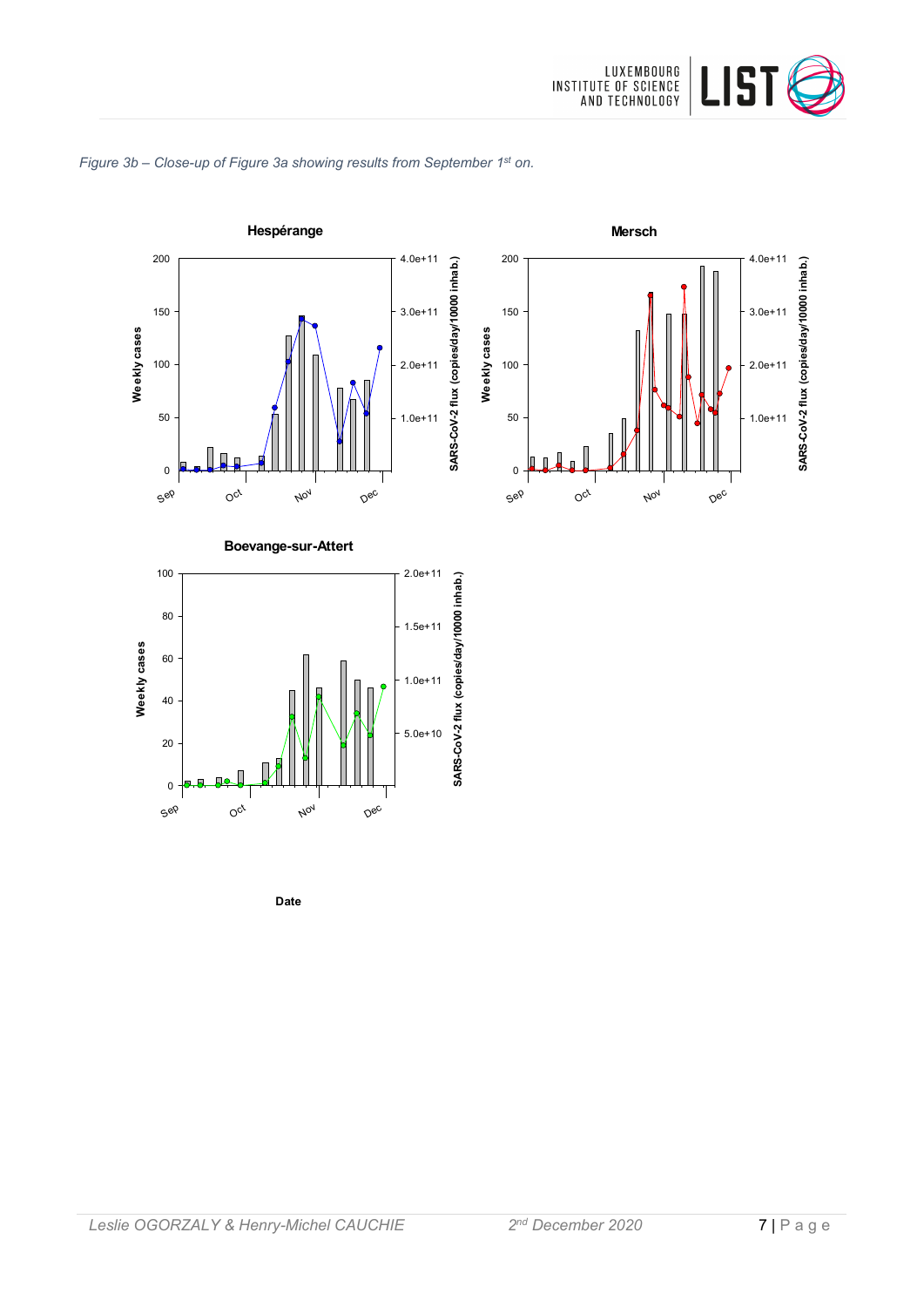

*Figure 4a – RT-qPCR quantification time-course monitoring of SARS-CoV-2 (E gene) in SIDEST wastewater treatment plants from March to December 2020. Grey squares: daily-confirmed cases for the contributory area of each wastewater treatment plant, dots: SARS-CoV-2 flux (RNA copies / day / 10 000 equivalent inhabitants).*





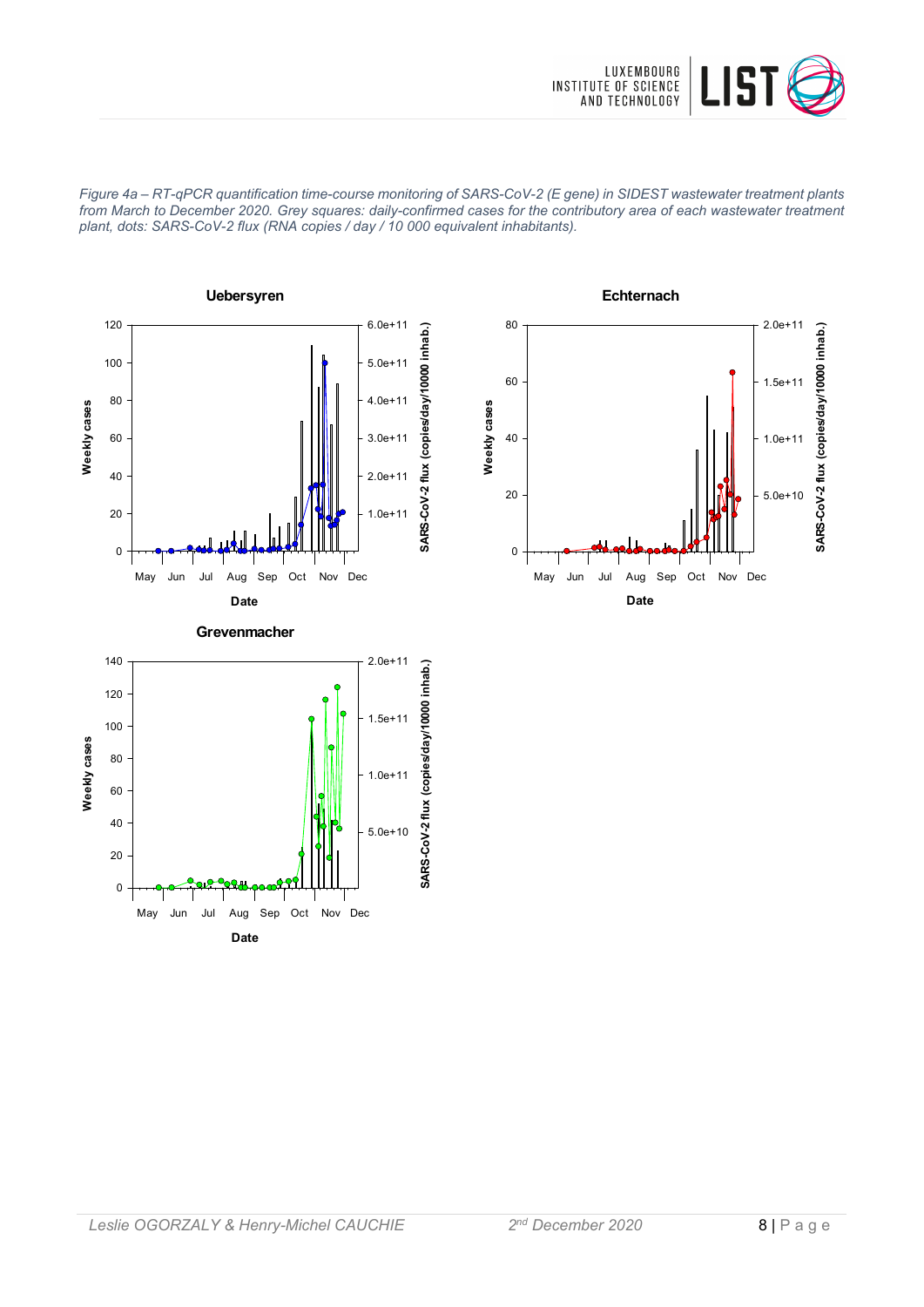



### *Figure 4b – Close-up of Figure 4a showing results from September 1st on.*



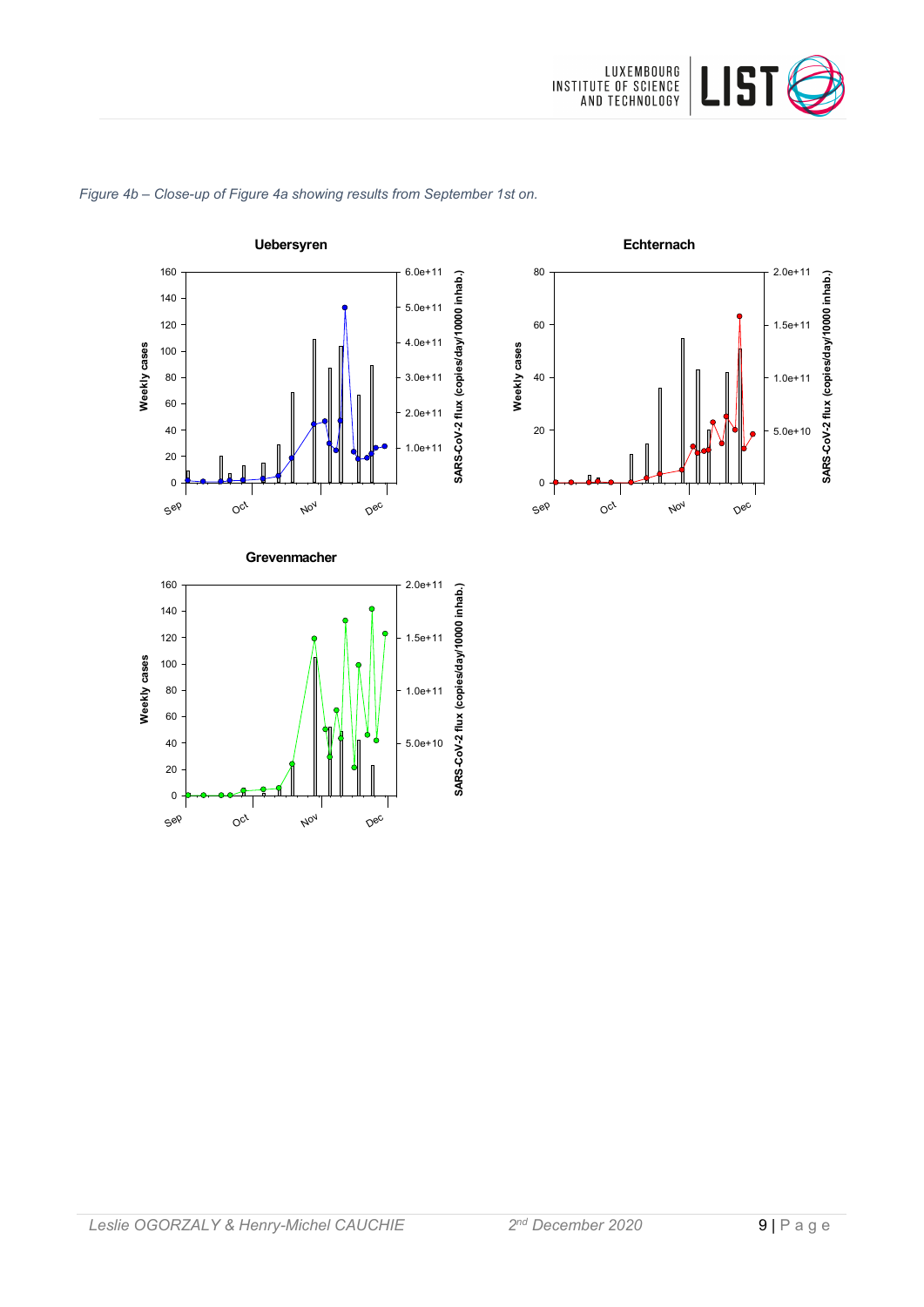







**Date** Aug Sep Oct Nov Dec

2.0e+11

0

20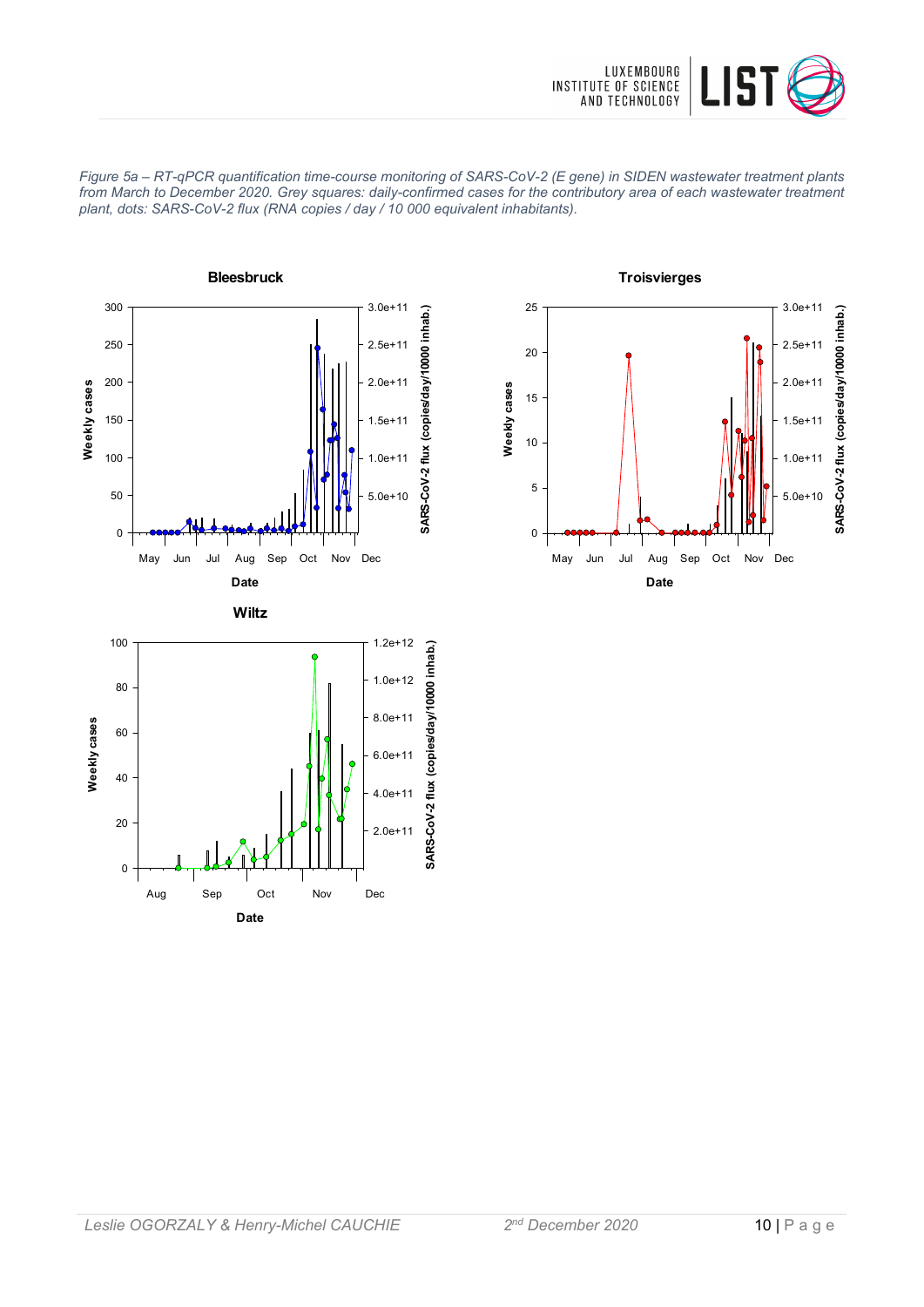



### *Figure 5b – Close-up of Figure 5a showing results from September 1st on.*

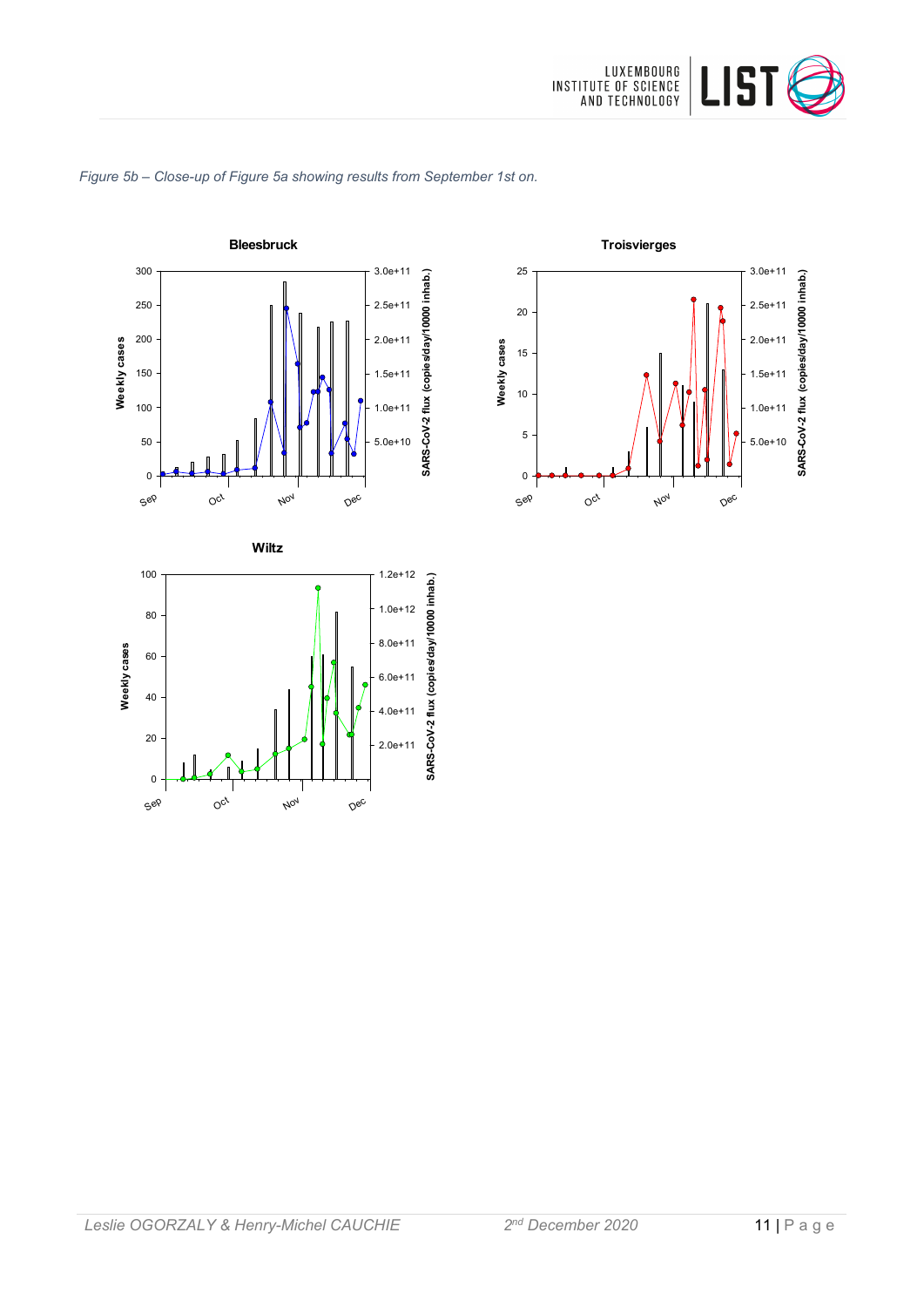

### *Table 3- Timing of sewage sampling since the beginning of the CORONASTEP study*

|                     |                                    |                          |                       |                | 2019           |                |                |                        |                |                                                              |                                       |                                       |                       |                                       |                        |                        |            |            |                          |                  |                         |            |            |                |            |            | 2020                      |                         |      |              |                   |            |            |                                        |            |            |                         |                                       |            |                             |                |                         |              |                |                |                          |               |
|---------------------|------------------------------------|--------------------------|-----------------------|----------------|----------------|----------------|----------------|------------------------|----------------|--------------------------------------------------------------|---------------------------------------|---------------------------------------|-----------------------|---------------------------------------|------------------------|------------------------|------------|------------|--------------------------|------------------|-------------------------|------------|------------|----------------|------------|------------|---------------------------|-------------------------|------|--------------|-------------------|------------|------------|----------------------------------------|------------|------------|-------------------------|---------------------------------------|------------|-----------------------------|----------------|-------------------------|--------------|----------------|----------------|--------------------------|---------------|
| <b>WWTP</b>         | vacity<br>inhabitants)<br>Max<br>ڡ | Inhabitants<br>connected | $\frac{1}{4}$<br>Week | 43<br>Week     | 46<br>Week     | Н<br>5<br>Week | ო<br>Week      | $\overline{ }$<br>Week | G<br>Week      | $\overline{\phantom{0}}$<br>$\overline{\phantom{0}}$<br>Week | 4<br>$\overline{\phantom{0}}$<br>Week | ഗ<br>$\overline{\phantom{0}}$<br>Week | $\frac{6}{1}$<br>Week | ∼<br>$\overline{\phantom{0}}$<br>Week | $\frac{8}{18}$<br>Week | $\overline{a}$<br>Week | 20<br>Week | 21<br>Week | $\sim$<br>$\sim$<br>Week | 23<br>Week       | $\overline{24}$<br>Week | 25<br>Week | 26<br>Week | 27<br>Week     | 28<br>Week | 29<br>Week | $30^{\circ}$<br>Week      | $\frac{51}{32}$<br>Week | Week | Week 33      | 34<br>Week        | 35<br>Week | 36<br>Week | $\overline{ }$<br>$\mathsf{m}$<br>Week | 38<br>Week | 39<br>Week | $\overline{40}$<br>Week | $\overline{\phantom{0}}$<br>4<br>Week | 42<br>Week | 43<br>Week                  | 4<br>4<br>Week | 45<br>Week              | 46<br>놂<br>ş | ∼<br>4<br>Week | 48<br>Week     | Week 49<br>Total samples |               |
| Beggen              | 210000                             | 139731                   |                       |                |                |                |                |                        |                |                                                              | $\mathbf{1}$                          |                                       |                       |                                       |                        |                        |            |            | $\mathbf{1}$             |                  |                         |            |            |                |            |            |                           |                         |      | $\mathbf{1}$ |                   |            |            |                                        |            |            |                         |                                       |            |                             | $\overline{2}$ | $\overline{\mathbf{3}}$ | 3            | $\overline{2}$ | $\overline{3}$ |                          | 44            |
| Bettembourg         | 95000                              | 53606                    |                       |                |                |                |                |                        |                |                                                              |                                       |                                       |                       |                                       |                        |                        |            |            |                          |                  |                         |            |            |                |            |            |                           |                         |      |              |                   |            |            |                                        |            |            |                         |                                       |            |                             |                | 3                       |              |                |                |                          | 37            |
| Schifflange         | 90000                              | 68143                    |                       |                |                |                |                | $\mathbf{1}$           |                |                                                              | $\mathbf{1}$                          |                                       |                       |                                       |                        |                        |            |            | 1                        |                  |                         |            |            |                |            |            |                           |                         |      |              |                   |            |            |                                        |            |            |                         |                                       |            |                             | $\overline{2}$ | $\overline{3}$          |              | $\overline{2}$ | 3              |                          | 52            |
| Bleesbrück          | 80000                              | 30930                    |                       |                |                |                |                |                        |                |                                                              |                                       |                                       |                       |                                       |                        |                        |            |            |                          |                  |                         |            |            |                |            |            |                           |                         |      |              |                   |            |            |                                        |            |            |                         |                                       |            |                             |                | 3                       |              | $\overline{2}$ | $\overline{3}$ |                          | 36            |
| Mersch              | 70000                              | 30473                    |                       |                |                |                |                |                        |                |                                                              |                                       |                                       |                       |                                       |                        |                        |            |            |                          |                  |                         |            |            |                |            |            |                           |                         |      |              |                   |            |            |                                        |            |            |                         |                                       |            |                             |                |                         |              |                | 3              |                          | 39            |
| Pétange             | 50000                              | 59481                    |                       |                |                |                |                | $\mathbf{1}$           |                |                                                              |                                       |                                       |                       |                                       |                        |                        |            |            | 1                        |                  |                         |            |            |                |            |            |                           |                         |      | $\mathbf{1}$ |                   |            |            |                                        |            |            |                         |                                       |            |                             | $\overline{2}$ | $\mathcal{L}$           | $\mathbf{a}$ |                | 3              |                          | 47            |
| Hesperange          | 36000                              | 15479                    |                       |                |                |                |                |                        |                |                                                              |                                       |                                       |                       |                                       |                        |                        |            |            | $\mathbf{1}$             |                  |                         |            |            |                |            |            |                           |                         |      |              |                   |            |            |                                        |            |            |                         |                                       |            |                             |                |                         |              |                |                |                          | 33            |
| Echternach          | 36000                              | 7499                     |                       |                |                |                |                |                        |                |                                                              |                                       |                                       |                       |                                       |                        |                        |            |            |                          |                  |                         |            |            |                |            |            |                           |                         |      |              |                   |            |            |                                        |            |            |                         |                                       |            |                             |                |                         |              |                | 3              |                          | 29            |
| <b>Uebersyren</b>   | 35000                              | 18600                    |                       |                |                |                |                |                        |                |                                                              |                                       |                                       |                       |                                       |                        |                        |            |            |                          |                  |                         |            |            |                |            |            |                           |                         |      |              |                   |            |            |                                        |            |            |                         |                                       |            |                             |                | $\mathbf{\hat{z}}$      |              |                | 3              |                          | 31            |
| Grevenmacher        | 47000                              | 9835                     |                       |                |                |                |                |                        |                |                                                              |                                       |                                       |                       |                                       |                        |                        |            |            | 1                        |                  |                         |            |            |                |            |            |                           |                         |      | $\mathbf{1}$ |                   |            |            |                                        |            |            |                         |                                       |            |                             |                |                         |              |                | 3              |                          | 31            |
| Troisvierges        | 5000                               | 3411                     |                       |                |                |                |                |                        |                |                                                              |                                       |                                       |                       |                                       |                        |                        |            |            | 1                        |                  |                         |            |            |                |            |            | $\mathbf{1}$              | 1                       |      |              |                   |            |            |                                        |            |            |                         |                                       |            |                             |                | $\overline{2}$          |              |                | 3              |                          | 30            |
| Boevange sur Attert | 15000                              | 1170                     |                       |                |                |                |                |                        |                |                                                              |                                       |                                       |                       |                                       |                        |                        |            |            |                          |                  |                         |            |            |                |            |            |                           |                         |      |              |                   |            |            |                                        |            |            |                         |                                       |            |                             |                |                         |              |                |                |                          | <sup>17</sup> |
| Wiltz               | 16500                              | 6944                     |                       |                |                |                |                |                        |                |                                                              |                                       |                                       |                       |                                       |                        |                        |            |            |                          |                  |                         |            |            |                |            |            |                           |                         |      |              |                   |            |            |                                        |            |            |                         |                                       |            |                             |                |                         | 3            | $\overline{2}$ | $\overline{3}$ |                          | 20            |
| <b>Total</b>        | 785500                             | 445302                   | $\overline{2}$        | $\overline{2}$ | $\overline{2}$ | $\overline{2}$ | $\overline{2}$ | $\overline{2}$         | $\overline{2}$ | $\overline{2}$                                               | $2^{\circ}$                           | $\overline{2}$                        | $\overline{2}$        | $\overline{2}$                        | 5 <sup>5</sup>         | 5 <sub>1</sub>         | 6          | 8          | 10                       | $8 \mid 11 \mid$ |                         | 8          | 9          | $\overline{7}$ | 11         | 9          | $11 \mid 11 \mid 11 \mid$ |                         |      |              | 10   12   12   12 |            |            | 13                                     | 13         |            |                         |                                       |            | 13   13   13   12   13   19 |                | 28                      | 35           | 24             |                | 37 13 446                |               |
| Pop Lux (2019)      |                                    | 613901                   |                       |                |                |                |                |                        |                |                                                              |                                       |                                       |                       |                                       |                        |                        |            |            |                          |                  |                         |            |            |                |            |            |                           |                         |      |              |                   |            |            |                                        |            |            |                         |                                       |            |                             |                |                         |              |                |                |                          |               |
|                     |                                    | 72.54%                   |                       |                |                |                |                |                        |                |                                                              |                                       |                                       |                       |                                       |                        |                        |            |            |                          |                  |                         |            |            |                |            |            |                           |                         |      |              |                   |            |            |                                        |            |            |                         |                                       |            |                             |                |                         |              |                |                |                          |               |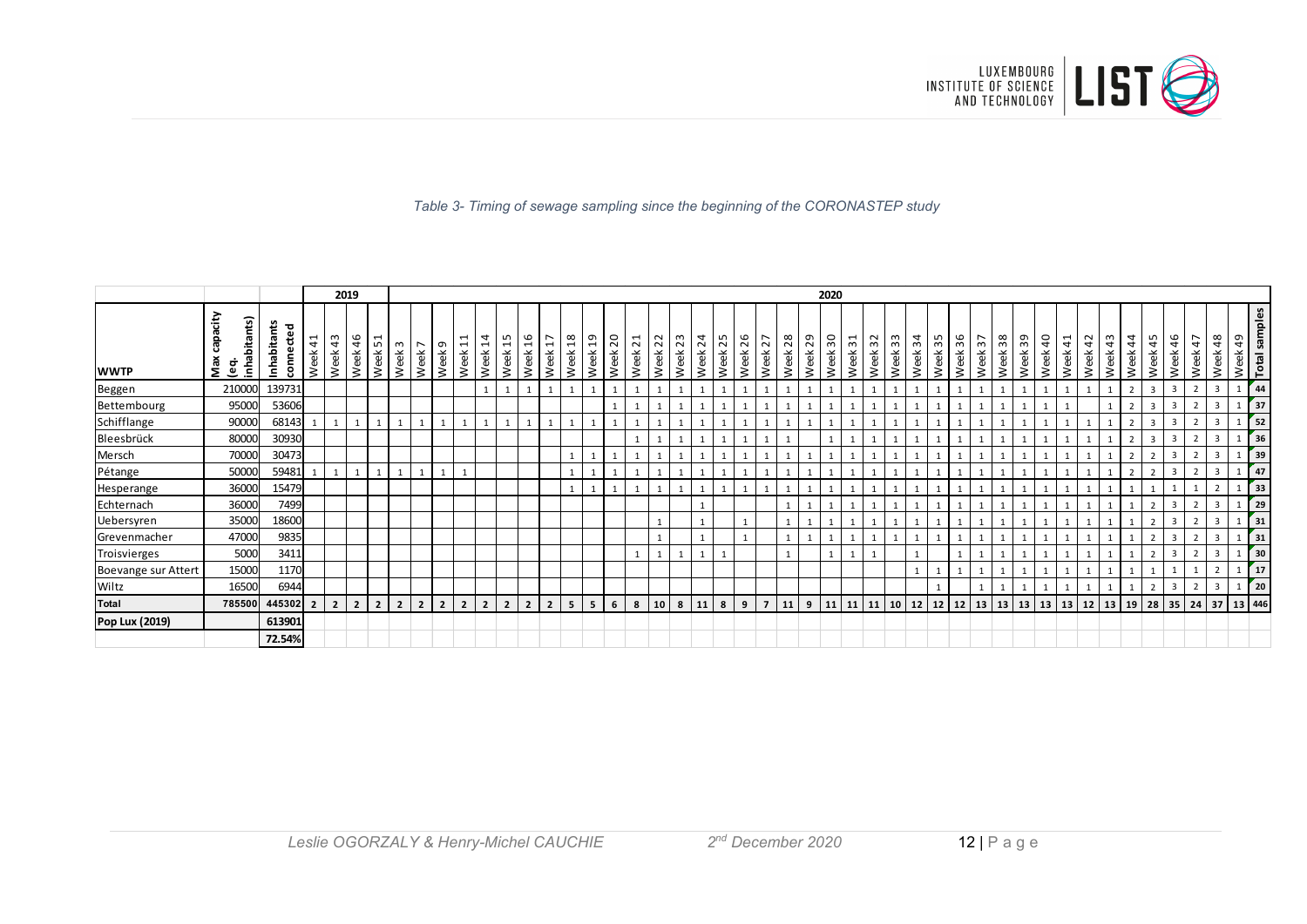# Materials and Methods



### **Sewage samples**

From March to December 2020, up to thirteen WWTPs were sampled at the inlet of the plant according to the planning presented in Table 3. The operators of the WWTPs sampled a 24-h composite sample of 96 samples according to your own sampling procedure. Composite sample was stored at 4°C until sample processing.

### **Sample processing**

The samples were transported to the laboratory at 4°C and viral RNA was isolated on the day of sampling. Larger particles (debris, bacteria) were removed from the samples by pelleting using centrifugation at 2,400 x g for 20 min at 4°C. A volume of 120 mL of supernatant was filtered through Amicon® Plus-15 centrifugal ultrafilter with a cut-off of 10 kDa (Millipore) by centrifugation at 3,220 x g for 25 min at 4°C. The resulting concentrate was collected and 140 µL of each concentrate was then processed to extract viral RNA using the QIAamp Viral RNA mini kit (Qiagen) according to the manufacturer's protocol. Elution of RNA was done in 60 μL of elution buffer.

# **Real-time One-Step RT-PCR**

Samples are screened for the presence of *Sarbecovirus* (*Coronaviridae, Betacoronaviruses*) and/or SARS-CoV-2 virus RNA by two distinct real-time one-step RT-PCR, one on the E gene (Envelope small membrane protein) and the second on the N gene (nucleoprotein). The E gene real-time RT-PCR can detect *Sarbecoviruses*, i.e. SARS-CoV, SARS-CoV-2 and closely related bat viruses. In the context of the COVID19 pandemic, it can be assumed that only SARS-CoV-2 strains will be detected by this assay given that SARS-CoV virus has been eradicated and other bat viruses do not commonly circulate in the human population. The E gene assay is adapted from Corman et al. [17]. The N gene real-time RT-PCR assay (N1 assay) specifically detects SARS-CoV-2 virus. It is adapted from the CDC protocol<sup>1</sup>. The two primers/probe sets are presented in Table 3. The RTqPCR protocols and reagents were all provided by the LIH.

| <b>Target</b> | <b>Primer name</b> | Primer sequence (5' to 3')                     | <b>References</b> |
|---------------|--------------------|------------------------------------------------|-------------------|
| E gene        | E Sarbeco F1       | 5-ACAGGTACGTTAATAGTTAATAGCGT-3                 | Corman et al.,    |
|               | E Sarbeco R2       | 5-ATATTGCAGCAGTACGCACACA-3                     | 2020              |
|               | E Sarbeco P1       | 5'-FAM-ACACTAGCCATCCTTACTGCGCTTCG-BHQ1         |                   |
| N gene        | 2019-nCoV N1 Fw    | 5'-GAC CCC AAA ATC AGC GAA AT-3'               | <b>CDC</b>        |
|               | 2019-nCoV N1 Rv    | 5'-TCT GGT TAC TGC CAG TTG AAT CTG-3'          |                   |
|               | 2019-nCoV N1 Probe | 5'-FAM-ACC CCG CAT TAC GTT TGG TGG ACC-BHQ1-3' |                   |

#### *Table 4 – RT-qPCR primer-probe sets*

Each reaction contained 5 μL of RNA template, 5 μL of TaqPath 1-step RT-qPCR MasterMix (A15299, Life Technologies), 0.5 µL of each primer (20 µM) and probe (5 µM) and the reaction volume was adjusted to a final volume of 20 μL with molecular biology grade water. Thermal cycling reactions were carried out at 50 °C for 15 min, followed by 95 °C for 2 min and 45 cycles of 95 °C for 3 sec and 58°C (E gene) or 55°C (N gene) for 30 sec using a Viia7 Real-Time PCR Detection System (Life Technologies). Reactions were considered positive (limit of detection – LOD) if the cycle threshold (Ct value) was below 40 cycles.

<sup>1</sup> https://www.cdc.gov/coronavirus/2019-ncov/downloads/rt-pcr-panel-primer-probes.pdf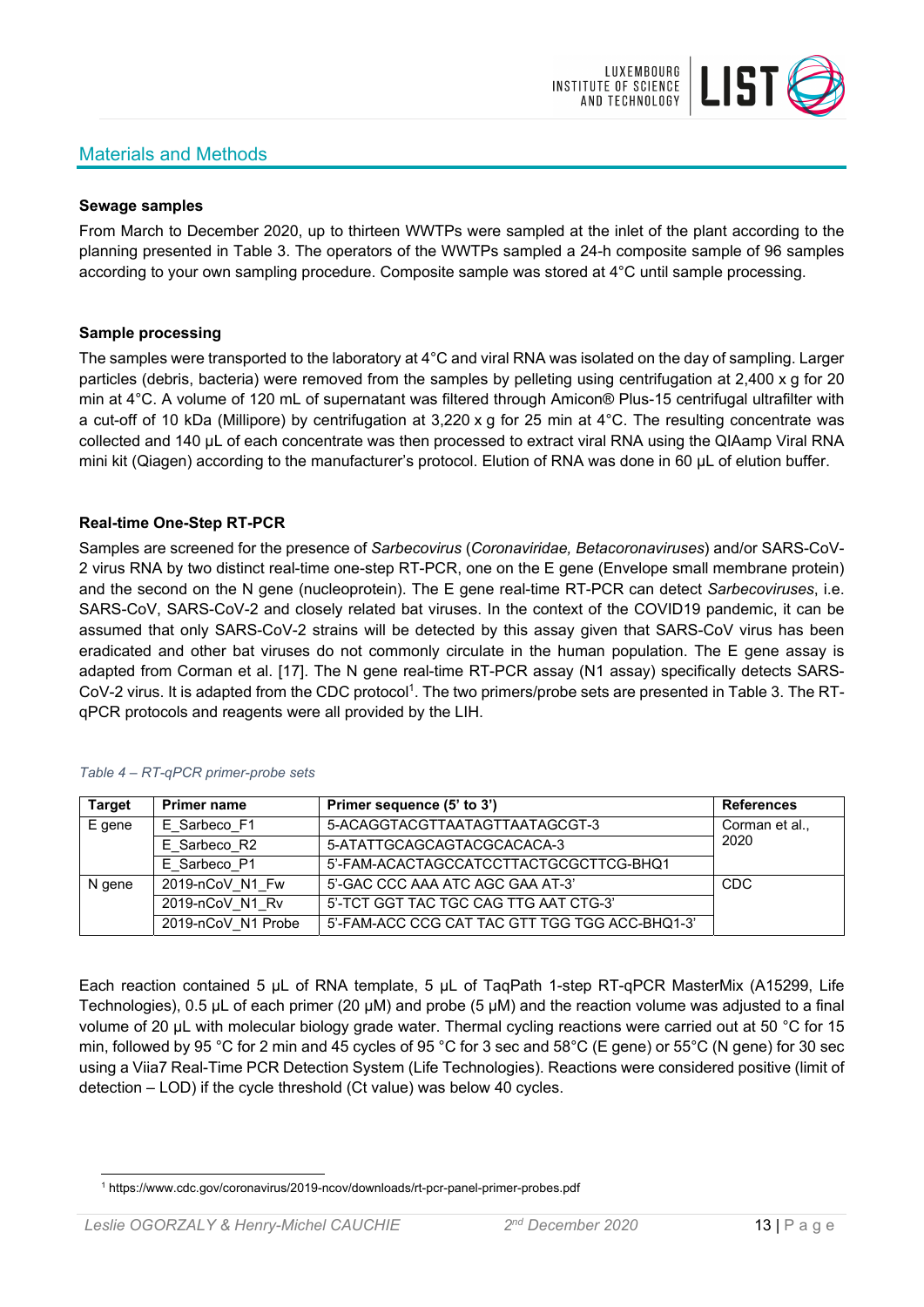

# **Controls**

A non-target RNA fragment commercially available (VetMAX™ Xeno™ IPC and VetMAX™ Xeno™ IPC Assay, ThermoFischer Scientific) was added to the viral RNA extract from sewage concentrates as an internal positive control (IPC). This IPC-RNA is used to control the performance of the RT-qPCR (E gene) and to detect the presence of RT-qPCR inhibitors.

Viral RNA copies quantification of both targeting genes in wastewater samples was performed using RT-qPCR standard curves generated using EDX SARS-CoV-2 Standard (Biorad). This standard is manufactured with synthetic RNA transcripts containing 5 targets (E, N, S, ORF1a, and RdRP genes of SARS-CoV-2, 200,000 copies/mL each).Using such a standard, the limits of quantification (LOQ) of both RT-qPCR assays were estimated to 1 RNA copy per reaction (Figure 6).



*Figure 2 – RT-qPCR standard curves established for both targeting genes (E gene and N gene) of SARS-CoV-2 using a commercially available standard (Biorad).* 

### **Data interpretation**

A sample is declared positive for the presence of SARS-CoV-2 if both targets (E and N gene) are detected with Ct values less than or equal to the LOQ. If only one target is detected or if target genes are detected with Ct values between the LOD and the LOQ, samples are reported as presumptive positive (+/-). A sample is declared negative when no target genes are detected (Ct values superior to the LOD).

In case of presumptive positive, sample is tested again using another RT-qPCR detection assay (Allplex 2019 nCoV Assay, Seegene). This commercially available detection kit is a multiplex real-time RT-PCR assay for simultaneous detection of three target genes of SARS-CoV-2 in a single tube. The assay is designed to detect RdRP and N genes specific for SARS-CoV-2, and E gene specific for all *Sarbecovirus* including SARS-CoV-2.

As shown in Figure 7, a good linear relationship  $(R^2: 0.92)$  was obtained between the SARS-CoV-2 RNA concentrations estimated using the E gene and the N gene, respectively. Therefore, only the E gene results were presented in this report.